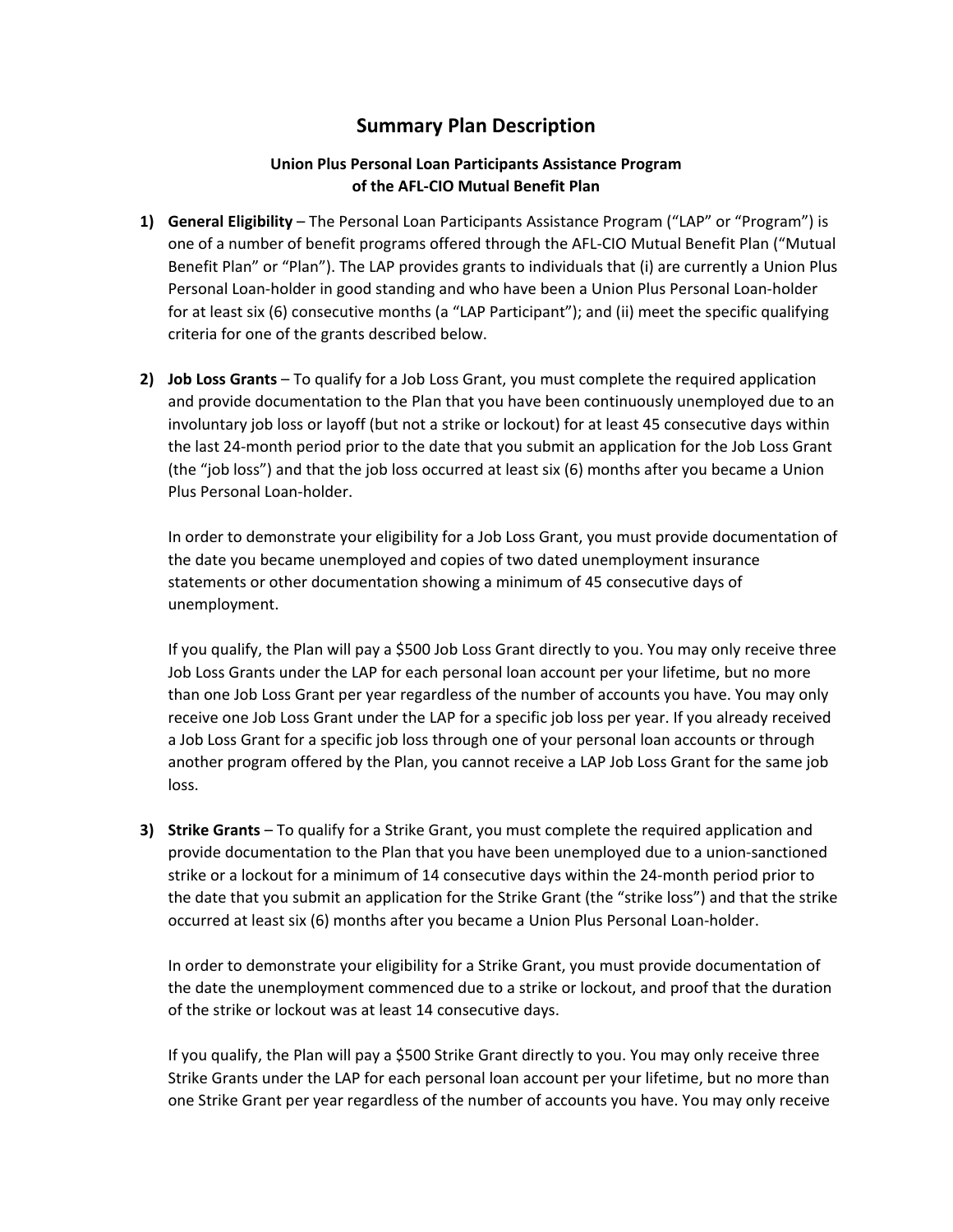one Strike Grant under the LAP for any unique strike or lockout loss per year. If you already received a Strike Grant for a specific strike or lockout through one of your personal loan accounts or through another program offered by the Plan, you cannot receive a LAP Strike Grant for the same strike or lockout.

**4) Disaster Relief Grants** – To qualify for a Disaster Relief Grant, you must complete the required application and provide documentation to the Plan that you (i) are a union member in good standing with an eligible union; (ii) have a Union Plus Personal Loan in good standing for six (6) consecutive months at the time of the "Incident Period" listed in the Federal Emergency Management Agency (FEMA) Disaster Declaration; (iii) have your primary residence located in a county or parish affected by a natural disaster listed in a Federal Emergency Management Agency (FEMA) Disaster Declaration offering "Individual Assistance".

In order to demonstrate your eligibility for a Disaster Relief Grant, you must supply required information to Union Plus within 24‐months of documented "Incident Period" date(s) listed in the FEMA Disaster Declaration. This information must include (but is not limited to): (i) the address of your primary residence; (ii) the county or parish of your residence; (iii) if applicable, an alternative mailing address; (iv) your phone number(s); (v) your loan number.

If you are determined to be eligible for a Disaster Relief Grant, you will receive a \$500 grant paid directly to you. You may receive three Disaster Relief Grant per your lifetime, but no more than one Disaster Relief Grant per year. You may only receive one Disaster Relief Grant for any unique disaster event per year, up to a maximum of three Disaster Relief Grants during your lifetime.

- **5) Plan Sponsor** The Board of Trustees serves as the sponsor of the Plan. The Board of Trustees can be contacted at Board of Trustees, AFL‐CIO Mutual Benefit Plan c/o Union Privilege 1100 First Street NE, Suite #850, Washington, DC 20002. 202‐293‐5330.
- **6) Identification Number** The AFL‐CIO Mutual Benefit Plan has been assigned EIN 84‐2844698 by the IRS.
- **7) Type of Plan** The Mutual Benefit Plan is an employee welfare benefit that makes available certain benefits to qualified individuals.
- **8) Plan Administrator** The Trustees of the Plan serve as the administrator of the Plan. The Trustees have delegated certain day‐to‐day administrative responsibilities to Union Privilege ("UP"). If you would like to contact the Board of Trustees or UP regarding the Plan, please write to UP at 1100 First Street NE, Suite #850, Washington, DC 20002, 202‐293‐5330.
- **9) Service of Process** The persons designated as agent for service of legal process is UP 1100 First Street, Suite #850, Washington, DC 20002. Service of legal process may also be made upon a Plan Trustee or the Board of Trustees.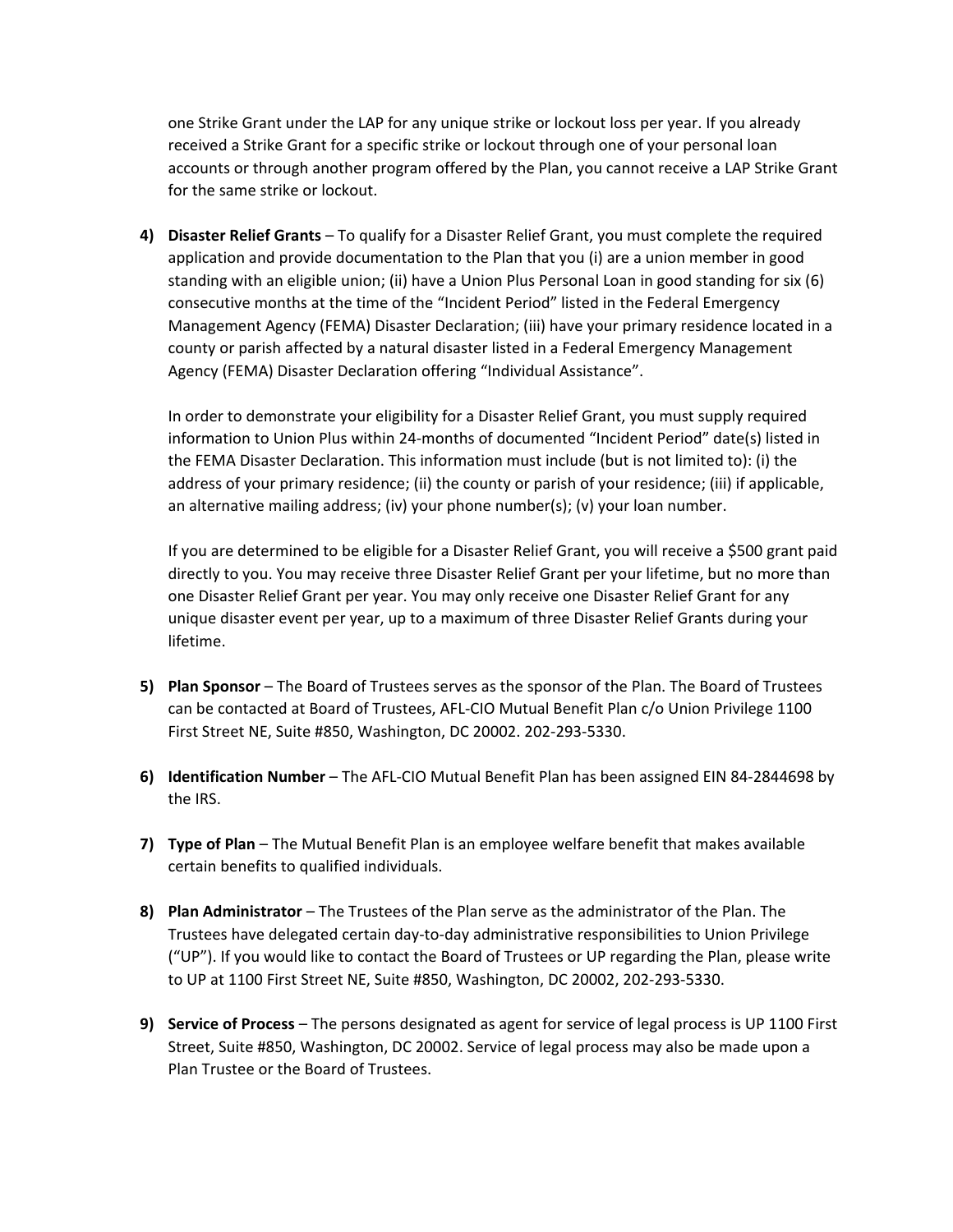- **10) Trustees** As of June 1, 2021, the individual Trustees on the Board of Trustees are: Mr. Steve Fantauzzo, Mr. Greg Hamblet, Ms. Lorretta Johnson, Mr. Kevin Stringer, Mr. Paul Whitehead, and Mr. James Williams. The composition of the Board of Trustees may change from time to time, and all correspondence to the Trustees should be directed care of UP at the address listed in paragraph 8.
- **11) Termination of Coverage & Loss of Eligibility** The Board of Trustees may terminate or amend or change the eligibility rules for the Plan or the Program at any time in its discretion. The Trustees may establish whatever rules are necessary for the administration of the Program, and have the right to discontinue benefits under the Program at their discretion. Failure to provide complete and accurate information on any application may result in a loss of eligibility.
- **12) Contributions** Personal Loan Participants Assistance Program benefits are provided through assets held in trust by the AFL‐CIO Mutual Benefit Fund.
- **13) Funding Medium** Program benefits are provided through assets held in trust by the AFL‐CIO Mutual Benefit Fund.
- **14) Plan Year** The Plan's fiscal year ends December 31.
- **15) Submitting a Claim** You can apply for Program benefits electronically at unionplus.org/assistance. Documentation to demonstrate eligibility should be mailed separately to UP at 1100 First Street NE, Suite #850, Washington, DC 20002. If you do not have a computer, call 1‐800‐472‐2005 and request an application by mail.
- **16) Claim Determinations** The Plan will send you a notice of its determination regarding your application for LAP benefits within 90 days after the date all the materials necessary to process the claim are received. If circumstances require an extension of time, the Plan will provide you a notice explaining why an extension of time is needed and the expected decision date. In no event will the extension exceed a period of 90 days. If the Plan denies your claim, you will be sent a written notice explaining why. You have the right to appeal a denial of your claim with the Plan's Board of Trustees within 60 days from receipt of the denial notice. Your appeal must be in writing and must be sent to the Trustees care of the address in Paragraph 8. On appeal, you will have the right (a) to submit information relating to your claim for benefits; and (b) upon request, to have reasonable access to, and free copies of, all information relevant to your claim for benefits. In making a decision on review, the Trustees will review and consider all information without regard to whether such information was submitted or considered in the initial claim determination. The Trustees will normally make a decision within 60 days following receipt of an appeal, but if special circumstances exist, the Trustees may require an extension of time up to 60 days. If an extension is needed, you will be notified of the special circumstances that require an extension and the expected decision date. If the extension is due to your failure to provide information necessary to decide the appeal, the period of time shall be tolled until you provide the additional information. The Trustees will send you a notice of the decision on your appeal (whether approved or denied). If the Board of Trustees denies your appeal, the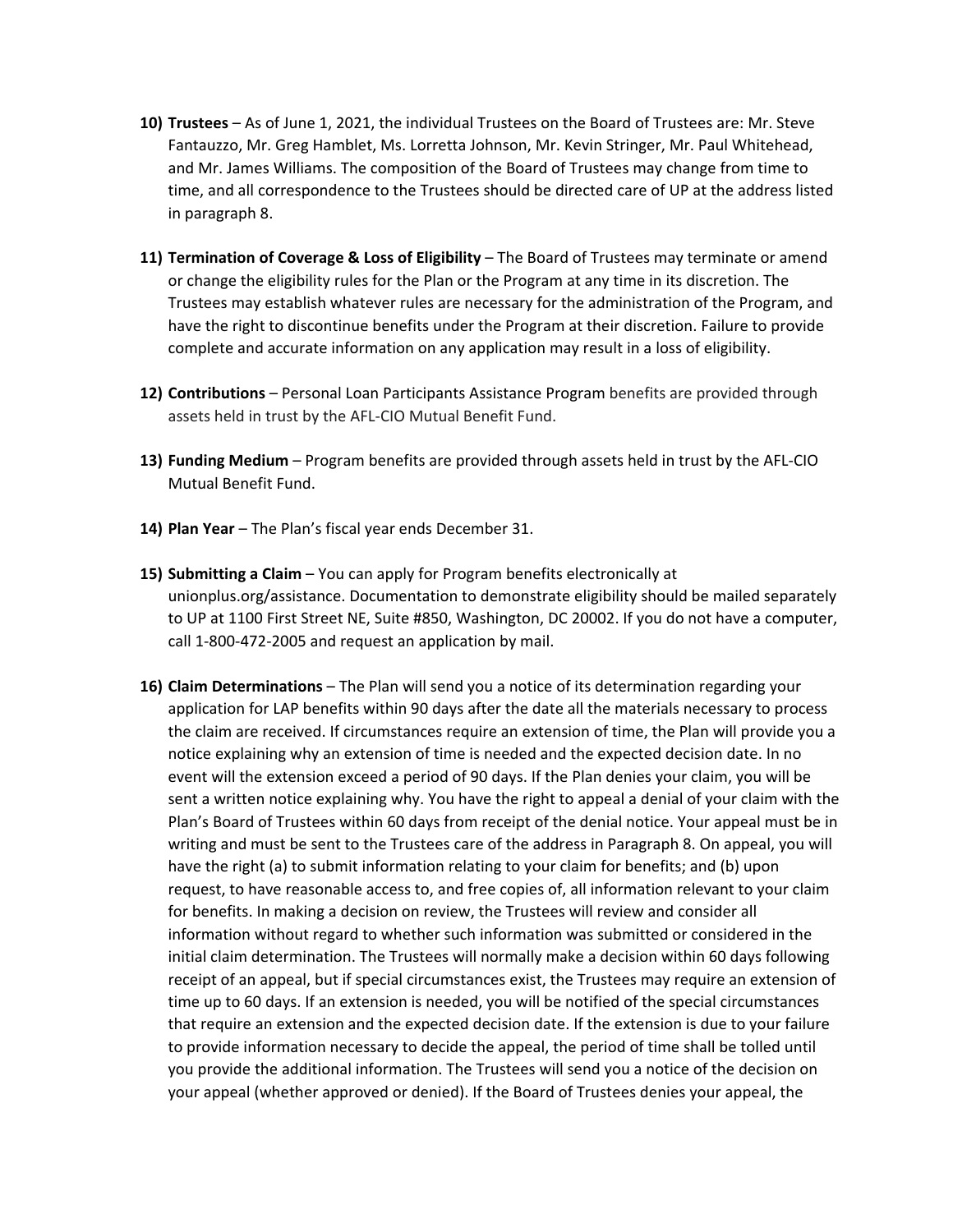notice will provide (a) the specific reason or reasons for the denial; (b) references to the Plan provisions on which the denial is based; (c) a statement that you are entitled to receive, upon request and free of charge, reasonable access to, and copies of, all documents, records, and other information relevant to your claim for benefits; and (d) a statement of your right to bring action under Section 502(a) of ERISA.

The Board of Trustees has the power and sole discretion to interpret, apply, and construe the provisions of the Plan and make all factual determinations regarding the construction, interpretation and application of the Plan. The decision of the Board of Trustees is final and binding.

If your claim is denied, in whole or in part, you are not required to appeal the decision. However, you must exhaust your administrative remedies by appealing the denial before you have the right to bring an action in state or Federal court. Failure to exhaust these administrative remedies will result in the loss of your right to file suit.

**17) Statement of ERISA Rights** – As a participant in the AFL‐CIO Mutual Benefit Plan, you are entitled to certain rights and protections under ERISA. ERISA provides that all Plan participants shall be entitled to:

\*Examine, without charge, at the Plan Administrator's office, all documents governing the Plan and a copy of the latest annual report (Form 5500 series) filed by the Plan with the U.S. Department of Labor and available at the Public Disclosure Room of the Employee Benefits Security Administration.

\*Obtain, upon written request to the Plan Administrator, copies of documents governing the operation of the Plan and copies of the latest annual report (Form series 5500) and updated Summary Plan Description. A reasonable charge may be made for the copies.

\*Receive a summary of the Plan's annual financial report. The Plan Administrator is required by law to furnish each participant with a copy of this summary annual report.

In addition to creating rights for Plan participants ERISA imposes duties upon the people who are responsible for the operation of the employee benefit plan. The people who operate your Plan, called "fiduciaries" of the Plan, have a duty to do so prudently and in the interest of you and other Plan participants and beneficiaries. No one, including your employer, your union, or any other person, may fire you, or otherwise discriminate against you in any way to prevent you from obtaining a welfare benefit or exercising your rights under ERISA.

If your claim for a welfare benefit is denied in whole or in part, you have a right to know why this was done, to obtain copies of documents relating to the decision without charge, and to appeal any denial, all within certain time schedules.

Under ERISA, there are steps you can take to enforce the above rights. For instance, if you